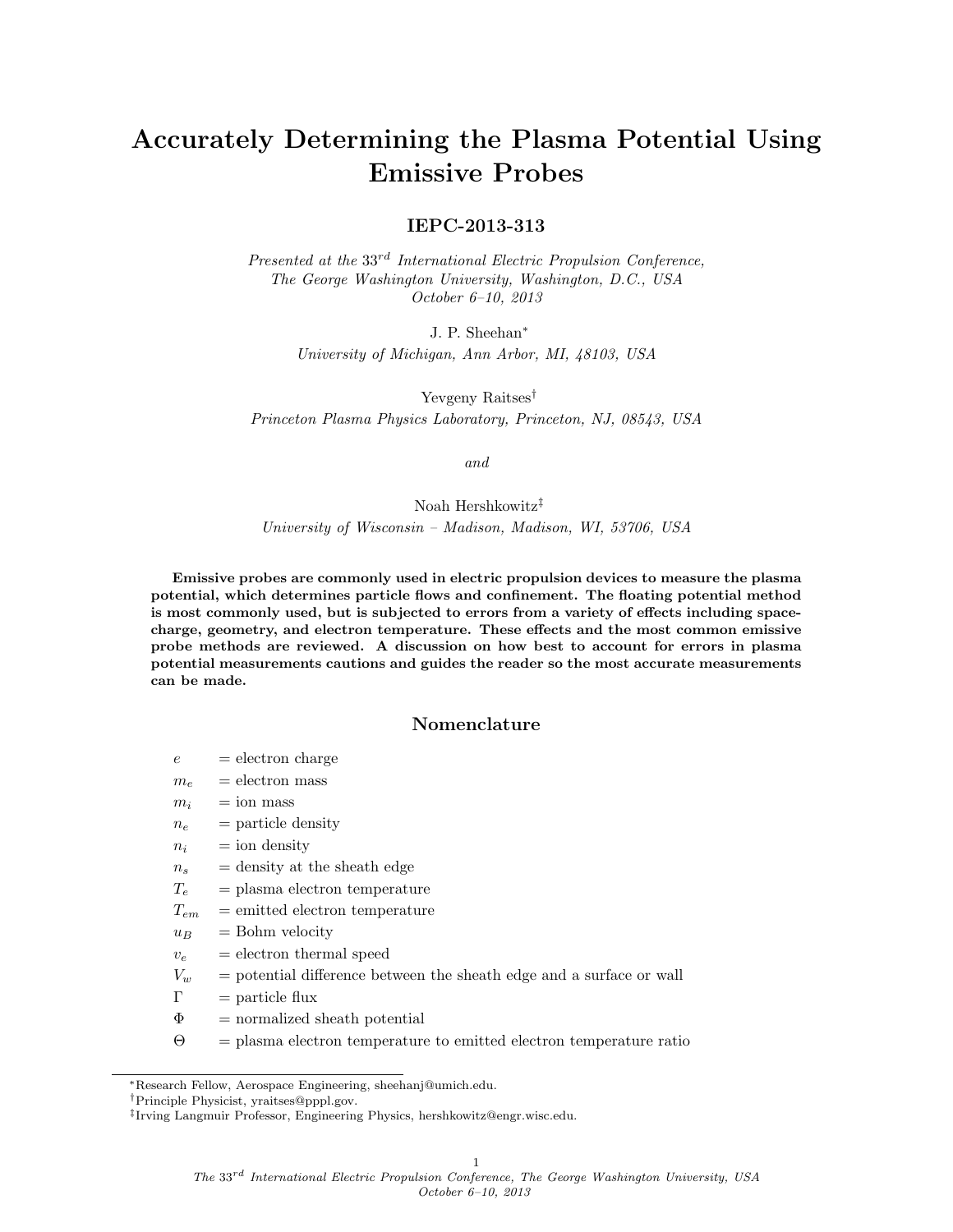# I. Introduction

In electric propulsion (EP) devices, electric fields accelerate ions to generate thrust. This makes measurements of the plasma potential crucial for understanding the performance and operation of Hall thrusters and other EP devices. The emissive probe is a proven diagnostic for measuring the plasma potential in a wide variety of plasmas, including the acceleration region of Hall thrusters (see Ref. 1 and references therein). The most common emissive probe technique, the floating point technique,<sup>2</sup> is commonly used to measure the plasma potential, but many phenomena that are often ignored affect the measurement. This conference paper addresses how space-charge effects, geometric effects, and kinetic effects can cause errors in emissive probe measurements and what can be done to correct for them.

Emissive probes are Langmuir probes which are heated until they emit electrons thermionically. Figure 1 depicts a generic emissive probe consisting of a "hairpin loop" of wire. Current run through the probe via the electrical leads heats the filament. When the probe bias potential is below the plasma potential, the emitted electrons are accelerated through the sheath and into the plasma. When the probe is biased below the plasma potential, the sheath traps the emitted electrons at the probe and does not let them reach the bulk plasma. This division is useful for determining the plasma potential.

## II. Emissive Probe Theory

#### A. Space-Charge Effects

Electrically isolated surfaces, such as dielectrics or floating metal surfaces, requires a zero net current through the sheath. In this situation, assuming a Boltzmann distribution with temperature  $T_e$  for electrons, the ion Bohm flux,  $\Gamma_i = n_s u_B$ , equals the electron flux  $\gamma_e = \frac{1}{4} n_s v_e \exp(-eV/T_e)$ , where  $n_s$  is the plasma density at the sheath edge,  $v_e$  is the electron thermal velocity, and V is the potential with respect to the sheath edge. For a cold, planar, collecting surface that is electrically floating the potential at the surface is

$$
V_w = \frac{T_e}{e} \ln\left(\sqrt{2\pi \frac{m_e}{m_i}}\right) \tag{1}
$$

where  $V_w$  is the potential difference between the sheath edge and the emitting surface or wall and  $m_e$  and  $m_i$  are the electron and ion masses, respectively. This value is  $\sim 3 - 5T_e$ , depending on the ion species. Since electrons are much more mobile than ions  $(m_e \ll m_i)$  this boundary is always negative compared to the plasma potential.

Emitted electrons reduce the space-charge surrounding the planar surface, causing the sheath potential to shrink. If the emitted electron current is large enough (on the order of the collected electron current) the electric field becomes zero at the surface and the sheath potential becomes

$$
V_w \approx \frac{T_e}{e}.\tag{2}
$$

That condition is called space-charge limited (SCL) emission. Any further increase in electron emission is prevented from reaching the plasma by the formation of a virtual cathode, a non-monotonic potential structure which reflects the excess electrons back to the probe (see Fig. 2). The potential difference between the virtual cathode minimum and the emitting surface is typically small.<sup>3</sup>



Figure 1. A schematic diagram of a generic emissive probe.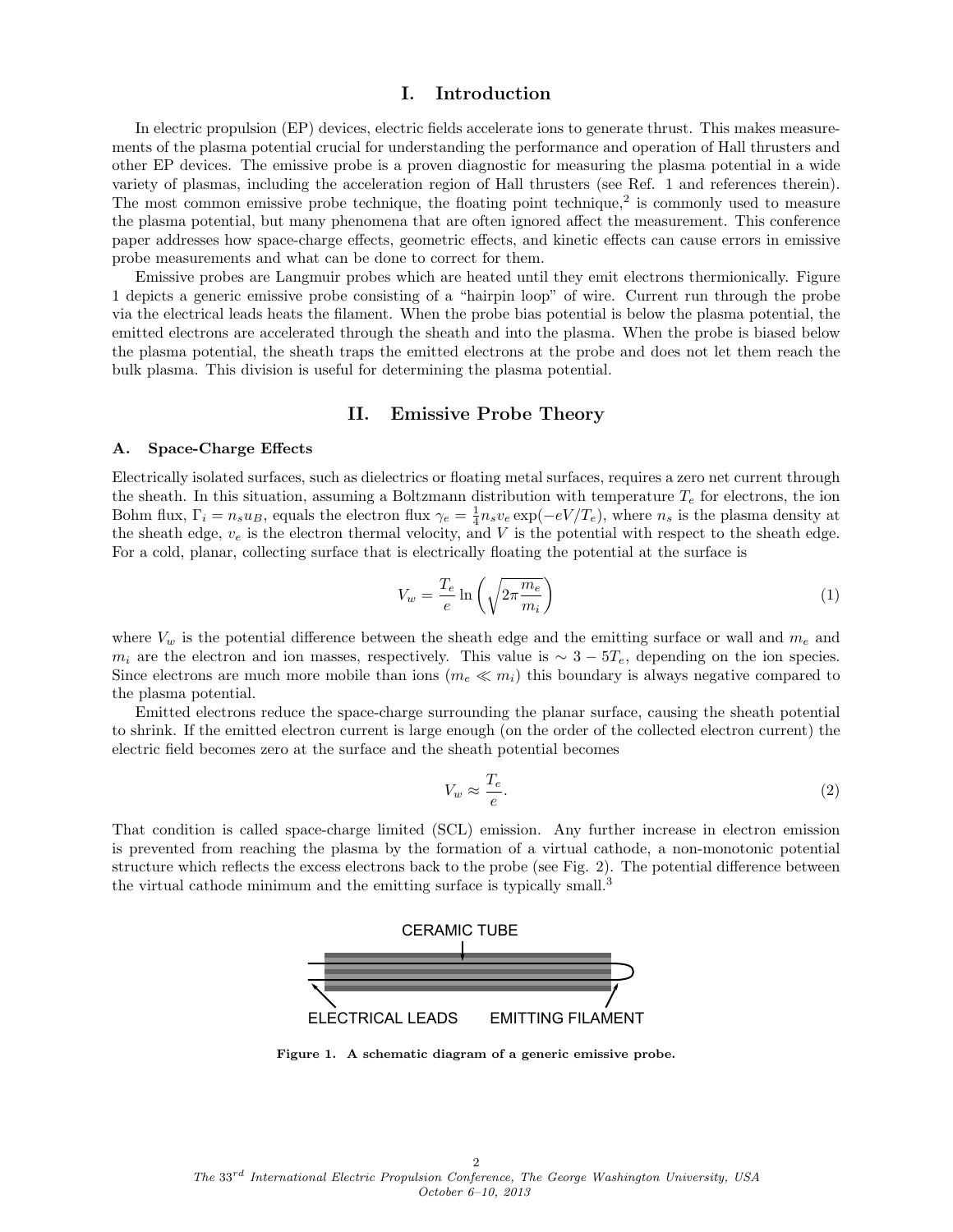

Figure 2. A schematic diagram of the sheath potential (V) of a virtual cathode and the particle fluxes near an electron emitting surface (wall). The dashed line indicates the position of the virtual cathode,  $X$  is the distance from the emitting wall,  $V_w$  is the potential of the wall, and  $V_{vc}$  is the potential of the virtual cathode minimum.

#### B. Cylindrical Effects

The above theory is for planar emitters. While planar emissive sheaths do exist, typically caused by secondary electron emission from the surface of vacuum vessels, emissive probes are almost always cylindrical (though occasionally spherical<sup>4</sup>). It is, therefore, important to understand how the geometry of the probe affects the sheath that forms around it. Emissive sheath theories in cylindrical geometries have only started to be developed in the last few years. The solution to the cylindrical sheath problem is fundamentally different from the planar sheath problem because the sheath and presheath matching.

Fruchtman et al. solved Poisson's equation in cylindrical coordinates assuming radial motion only, a Maxwellian EEDF, cold ions, and electrons emitted with zero energy.<sup>5</sup> This theory accounts for spacecharge effects in cylindrical geometry. For large probe radius (much greater than the Debye length) they were able to find a two-scale solution to the sheath surrounding the probe when the probe was floating and highly emissive. They solved Poisson's equation in the non-neutral sheath and the plasma equation (Poisson's equation with zero electric field) in the quasi-neutral presheath. This solution matched the planar solution given by Hobbs and Wesson. For arbitrary probe radii (a) they solved Poisson's equation numerically, matching the solution far from the probe to the plasma equation (see Figure 7). When the probe radius is small  $(\delta = \lambda_D/a$  is large) the sheath potential is smaller, meaning that the probe floats closer to the plasma potential. As ions converge on the cylindrical probe, their density increases because the flux is constant through the sheath. Planar emissive sheaths have a smaller potential drop than collecting sheaths because the emitting surface collects less negative charge. With a cylindrical surface the ion density is greater at the wall which further reduces the sheath potential.

In addition to OML effects on collected charged particles, the OML can alter dynamics of electrons emitted from the probe. Robertson considered the orbital effects of electrons emitted from a wire in a vacuum.<sup>6</sup> Electrons are emitted from the surface with a two dimensional Maxwellian distribution, so there is a velocity component in the azimuthal direction. By considering this aspect of electron emission, Robertson shows that the space-charge build up in the sheath is larger than that predicted by the one dimensional cylindrical model. Increased space-charge increases the curvature of the sheath and results in a larger sheath potential. To understand exactly how orbital motion affects emissive probe, this theory must be extended to emissive sheaths in plasma, but these initial results suggest that orbital motion may offset some of the sheath reduction caused by ion convergence.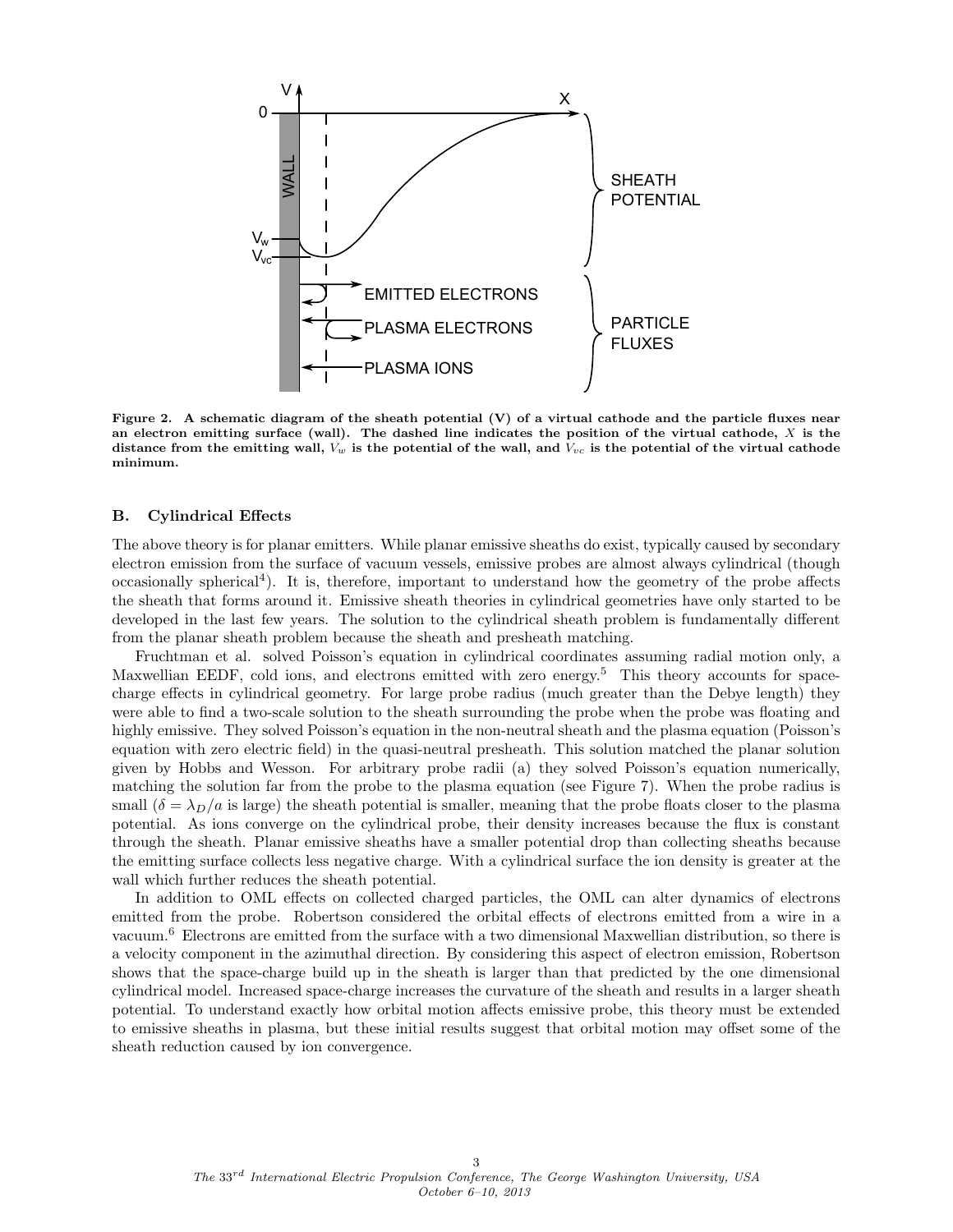

Figure 3. Normalized collected ion flux  $(I_i)$ , normalized collected electron flux  $(I_e)$ , normalized emitted electron flux  $(I_c)$ , and the sheath potential normalized to electron temperature  $(\psi_c)$  versus inverse probe size  $(\delta = \lambda_d/a)$ .

### C. Kinetic Effects

In the fluid theory of emissive sheaths the emitted electrons were assumed to appear at the surface with zero energy. In reality, they have some velocity distribution which can have a significant effect on the floating potential of an emissive probe. Figure 4 shows the emissive sheath potential normalized to the plasma electron temperature versus the plasma electron temperature to emitted electron temperature ratio, the results of the kinetic theory.<sup>7</sup> In the figure,  $\Phi = -e\phi/T_e$  and  $\Theta = T_e/T_{em}$  where  $T_{em}$  is the temperature of the emitted electrons. When the plasma electron temperature is much larger than the emitted electron temperature the kinetic effects are small and the sheath potential is close to that predicted by fluid theory. However, when the plasma electron temperature is within an order of magnitude of the emitted electron temperature the sheath potential is significantly reduced. Since most emissive probes emit electrons with a temperature of  $\sim 0.2$  eV, in a plasma with  $T_e = 1$  eV, the sheath potential is half of that predicted by fluid theory, so the kinetic effects can be quite significant.

These results were corroborated with PIC codes.<sup>7</sup> Experiments were performed in the afterglow of an RF plasma to measure the emissive sheath potential as a function of electron temperature ratio. During the afterglow the plasma cooled from a few eV to less than 0.1 eV, making it a good setup for investigating these kinetic effects. It was found that the sheath potential did drop off significantly, but only when the plasma electron temperature was less than 4 times that of the emitted electrons. For ratios around 5, the sheath potential was unexpectedly large. This effect may be caused by a two-stream instability between the emitted and collected electrons and warrants further study.

## III. Methods

#### A. Floating Point with Large Emission

The first major step in the application of emissive probes was developed by Kemp and Sellen in 1966.<sup>2</sup> They made use of the fact that as emission increases, the floating potential of an emissive probe approaches the plasma potential.<sup>8</sup> The floating potential of a probe is the intersection of the I-V curve with the load line, the current-voltage curve of the electronics used to measure the current. As the emission of the probe is increased from no emission, the floating potential of the probe rises rapidly at first, but plateaus at the plasma potential.<sup>2</sup> After this point, increasing the emission only slightly changes the floating potential due to space-charge effects.<sup>3</sup> Kemp and Sellen claim that a good measure of the plasma potential is the linear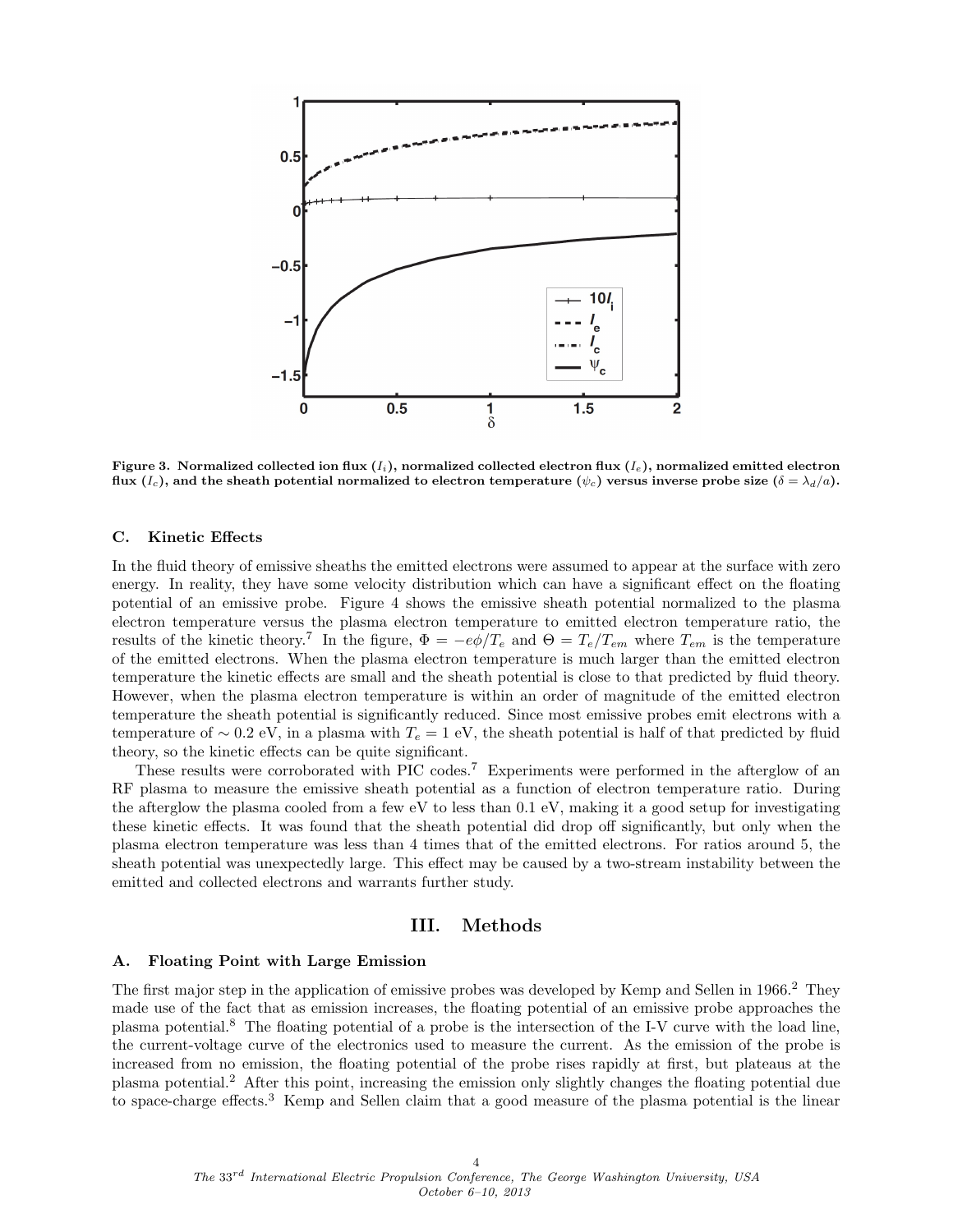

Figure 4. The emissive sheath potential normalized to the plasma electron temperature  $(\Phi)$  as a function of plasma electron temperature to emitted electron temperature ratio (Θ).

extrapolation and intersection of the lines in the two regimes. Generally when using this technique, rather than reading multiple floating potentials at different emissions, the emission is increased until the floating potential saturates. The technique is known as the floating potential in the limit of large emission and many assume the value of the floating potential at saturation to be the plasma potential.<sup>2, 9–11</sup>

The largest source of error in this technique comes from the fact that the floating potential of a highly emitting probe is, in fact, significantly less than the plasma potential. The size of this difference may be between Te/e and 2Te/e and depends on the details of the EEDF. Hobbs and Wesson considered a floating emitting surface in a plasma and solved Poisson's equation with Bohm's criterion modified for an emitting surface and determined that the potential of the floating surface was approximately Te below the plasma potential in the limit of large emission.<sup>12</sup> Numerical simulations show that a floating probe in the limit of large emission (emission current greater than collection current) will float  $1.5T_e$  below the plasma potential.<sup>13</sup> Additionally, in plasmas with large fractions of energetic electrons, such as beam plasmas or double plasma devices, an emissive probe in the limit of large emission can float near the energetic electron energy and will not provide an accurate measure of the plasma potential.<sup>14, 15</sup> If the EEDF is expected to be constant for all measurements, then the differences between the plasma potential measurements (which are often of greatest interest) would be unaffected although the absolute measurements would be affected. To determine if the floating potent measurement is seriously affected by this offset, the floating potential technique can be compared to the inflection point technique (see following section).

#### B. Inflection Point in the Limit of Zero Emission

The inflection point method was developed by Smith et al. in an attempt to reduce the space-charge effects associated with the floating point method.<sup>16</sup> To use this technique multiple I-V traces must be taken, each with a different value of the temperature limited emission current. The inflection point of each I-V trace is determined as a function of the temperature limited emission current (the maximum emission current for a given filament temperature). By extrapolating the inflection point to zero emission current the plasma potential can be determined without the errors introduced by space charge effects.

The uncertainty of this technique is more complex than the others. Theory predicts that it is accurate to within  $T_e/10e$ , which is typically less than the uncertainty from noise, so the method can be assumed to be accurate.<sup>17</sup> To accurately determine the inflection point, the I-V trace data must have a high enough signal to noise ratio for differentiation to yield meaningful data. A second source of uncertainty is extrapolating the emission current versus inflection point data to zero emission. Here is it important to take data over a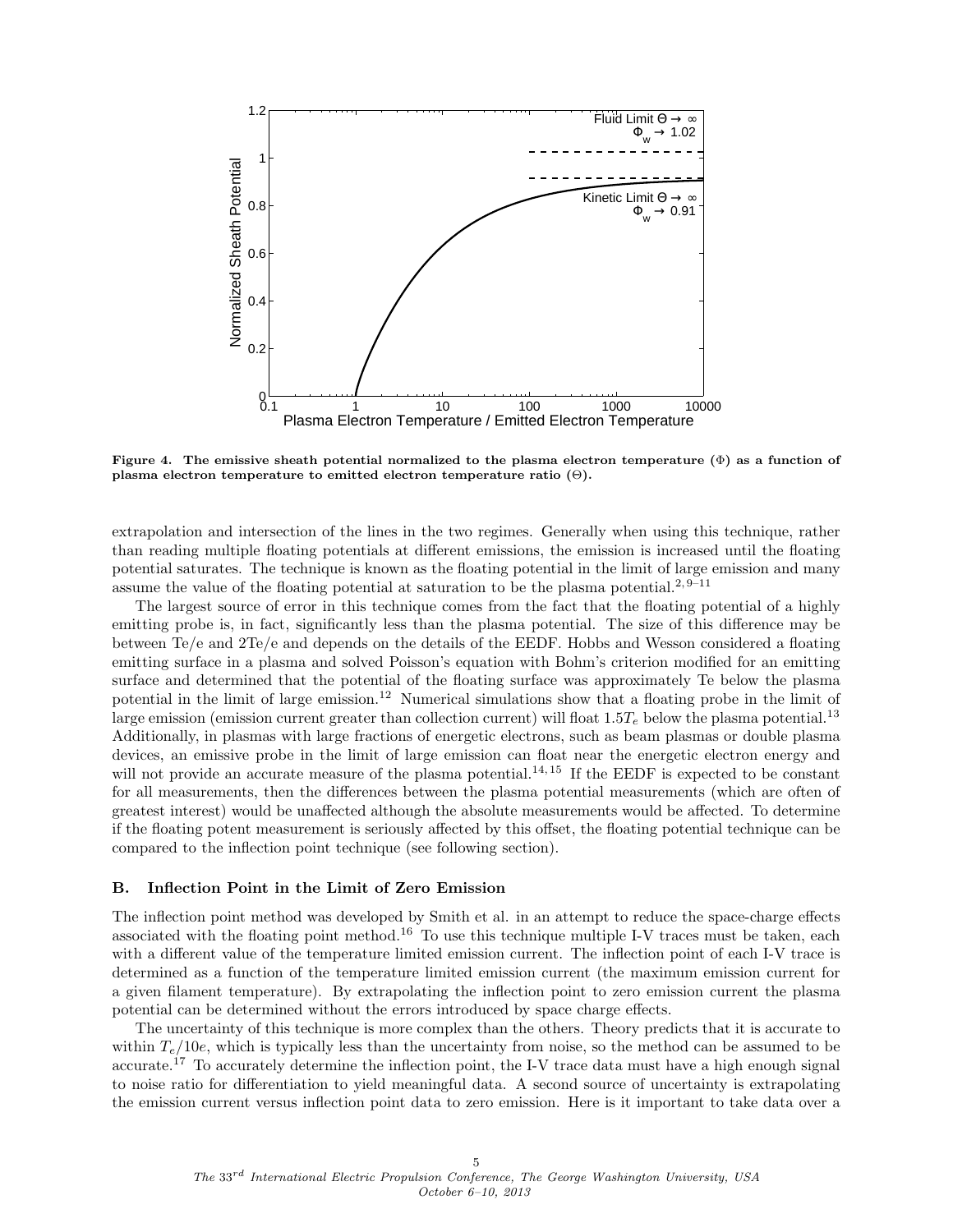

Figure 5. The circles show the difference between the inflection point in the limit of zero emission technique  $(V_{IP})$  and the floating point technique  $(V_F)$  and the dashed line is a reference line indicating where a difference of  $2T_e/e$  would fall.

wide range of emission currents.

## C. Method Comparison

It has been observed that the various emissive probe techniques do not agree with each other.10, 16, 17 A dedicated study regarding this question was recently published.<sup>17</sup> The experiments were performed in a 2kW cylindrical Hall thruster plasma with effective electron temperatures (Te,eff) between 10 and 50 eV. Details of the experiment can be found in Ref. 17.

Figure 5 shows the difference between the inflection point method and the floating point method as well as the difference between the separation point method and the floating point method.<sup>17</sup> The trend shows that the inflection point method yields a value  $\sim 2T_e/e$  above the floating point method, which is fairly consistent with the  $1.5T_e/e$  predicted from fluid theory and PIC simulations.<sup>13</sup> The authors conclude that the inflection point in the limit of zero emission more accurately measures the plasma potential than the floating point method. Additionally, the difference between the separation point method and the floating point method varies wildly compared to the other techniques, suggesting that the separation point technique is an inaccurate method for measuring the plasma potential.

Although the inflection point technique may be the most accurate, it is not the best technique for every experiment (see Sec. 7.2). The inflection point method cannot measure temporal variations easily and is difficult to use in high energy density plasmas. If the electron temperature is small, so will be the difference between the inflection point technique and the floating point technique. Additionally, if the electron temperature is constant, the floating point technique's error is constant, so relative changes in the plasma potential and electric field measurements will still be correct. The authors suggest that the floating point method be compared to the inflection point in the limit of zero emission method before use, though, to ensure the measurements will be accurate.

## IV. Discussion

The floating potential technique is the emissive probe method most often chosen for making plasma potential measurements in EP devices such as Hall thrusters. Floating potential measurements can be made more quickly than inflection point measurements, reducing the amount of time the probe spends in the destructive environment of the Hall thruster plasma. Additionally, sweeping the probe bias for the inflection point technique can draw large currents to the probe, melting it in regions safe for the floating point technique. Using a translation stage, the floating potential of a highly emissive probe can be measured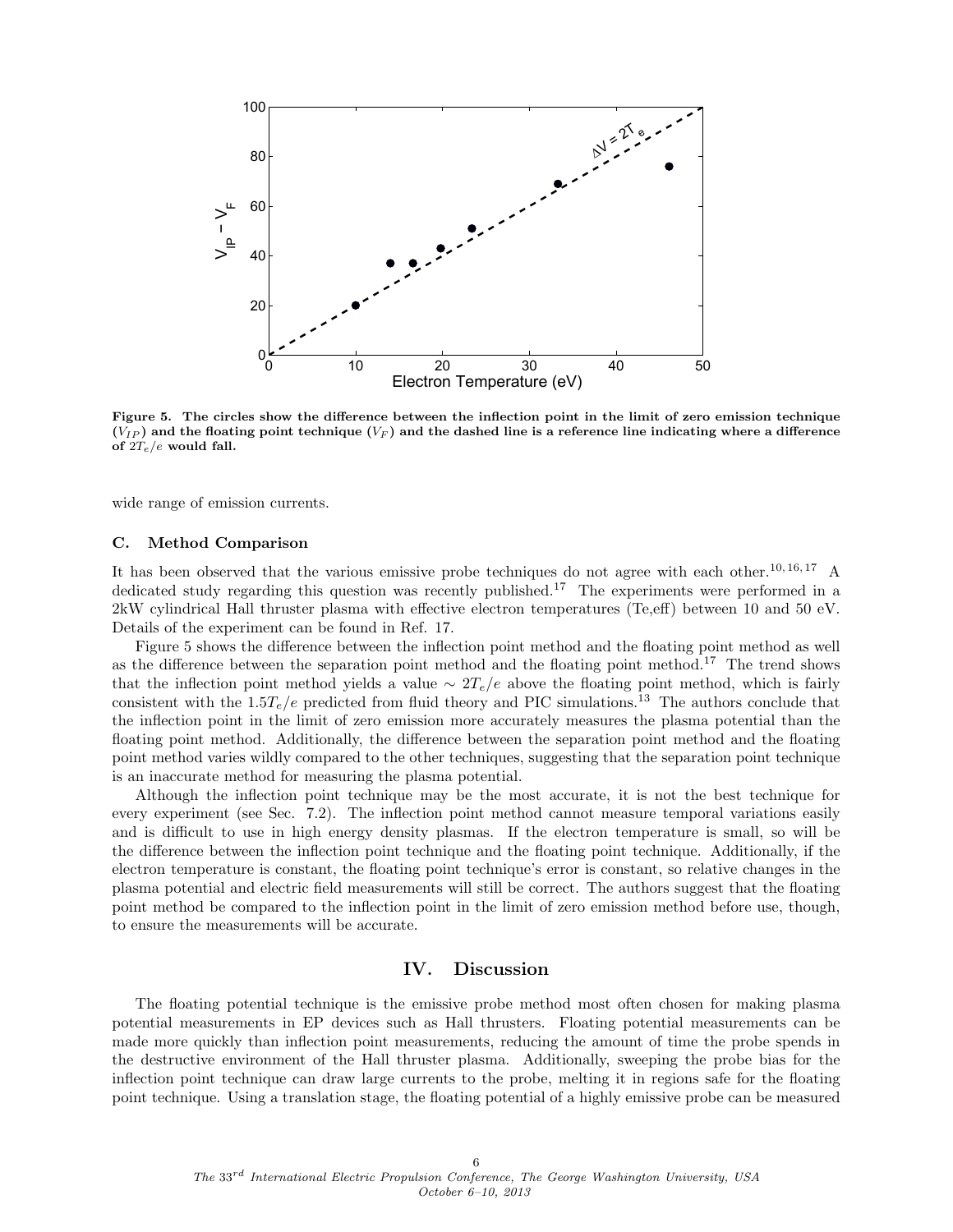as a function of axial distance from the anode, through the acceleration region, and into the plume. From these data one aims to extract the plasma potential.

In some experiments, the floating potential itself is assumed to be a good approximation of the plasma potential. This is a reasonable assumption in devices with constant (over space) and small electron temperatures  $(T_e \ll e\phi)$ , but such is not the case in Hall thrusters. Considering only planar space-charge effects, the plasma potential is  $1.5 - 2T_e$  above the emissive probe floating potential. Due to the temperature gradient in the Hall thruster acceleration region<sup>18</sup> the potential difference between the plasma potential and emissive probe floating potential will vary with position, resulting in an inaccurate measurement of the electric field.

If the electron temperature is known the floating potential measurement can be corrected to approximate the plasma potential. Doing so, however, can result in a non-monotonic potential structure with a potential rise just before the potential drop that accelerates the ions. Conventional wisdom dictates that this potential structure is non-physical. If the true potential structure is indeed monotonic, then the electron temperature scale adjustment over compensates on the anode side of the acceleration region. Debye lengths can easily be on the same length scale as the diameter of emissive probe filaments (10s - 100s of  $\mu$ m) in which case cylindrical effects are important. If the Debye length changes as a function of position in the acceleration region then the electron temperature factor difference between the floating potential and plasma potential changes, making a simple correction factor inaccurate. Kinetic effects are not expected to play a large role because the plasma electron temperature is typically much larger than the emitted electron temperature.

## V. Conclusion

Determining the plasma potential is key for understanding ion acceleration in electric propulsion devices. Emissive probes are a powerful tool for making those measurements, though great care must be taken in analyzing the results. A wide variety of factors including space-charge effects and geometry can affect the measurements, especially in plasmas with temperature and density gradients. Accounting for these factors is key for making accurate measurements with emissive probes.

# VI. Acknowledgements

acknowledgments?

### References

<sup>1</sup>J P Sheehan and N Hershkowitz. Emissive probes. Plasma Sources Science and Technology, 20(6):063001, 2011.

<sup>2</sup>R. F. Kemp and J. M. Sellen. Plasma potential measurements by electron emissive probes. Review of Scientific Instruments, 37(4):455, 1966.

<sup>3</sup>L. Dorf, Y. Raitses, and N. J. Fisch. Electrostatic probe apparatus for measurements in the near-anode region of Hall thrusters. Review of Scientific Instruments, 75(5):1255–1260, 2004.

<sup>4</sup>R. Schrittwieser, C. Ionita, P. Balan, R. Gstrein, O. Grulke, T. Windisch, C. Brandt, T. Klinger, R. Madani, G. Amarandei, and A. K. Sarma. Laser-heated emissive plasma probe. Review of Scientific Instruments, 79(8), 2008.

 $5A$ . Fruchtman, D. Zoler, and G. Makrinich. Potential of an emissive cylindrical probe in plasma. Phys Rev E Stat Nonlin Soft Matter Phys, 84(2):025402, 2011.

<sup>6</sup>S. Robertson. The electron sheath around an emissive wire in vacuum. IEEE Transactions on Plasma Science, 40(10):2678–2685, 2012.

<sup>7</sup>J. P. Sheehan, N. Hershkowitz, I. D. Kaganovich, H. Wang, Y. Raitses, E. V. Barnat, B. R. Weatherford, and D. Sydorenko. Kinetic theory of plasma sheaths surrounding electron-emitting surfaces. Physical Review Letters, 111(7):075002, 2013.

8M. A. Makowski and G. A. Emmert. New method to measure plasma potential with emissive probes. Review of Scientific Instruments, 54(7):830–836, 1983.

<sup>9</sup>J. M. Haas and A. D. Gallimore. Internal plasma potential profiles in a laboratory-model Hall thruster. Physics of Plasmas, 8(2):652–660, 2001.

 $10$ J. W. Bradley, S. Thompson, and Y. A. Gonzalvo. Measurement of the plasma potential in a magnetron discharge and the prediction of the electron drift speeds. Plasma Sources Science and Technology, 10(3):490–501, 2001.

 $11$ H. Fujita and S. Yagura. Measurements of fast time evolutions of plasma potential using emissive probe. *Japanese* Journal of Applied Physics Part 1-Regular Papers Short Notes and Review Papers, 22(1):148–151, 1983.

 $12$ G. D. Hobbs and J. A. Wesson. Heat flow through a Langmuir sheath in presence of electron emission. Plasma Physics, 9(1):85, 1967.

<sup>13</sup>L. A. Schwager. Effects of secondary and thermionic electron-emission on the collector and source sheaths of a finite ion temperature plasma using kinetic-theory and numerical-simulation. Physics of Fluids B-Plasma Physics, 5(2):631–645, 1993.